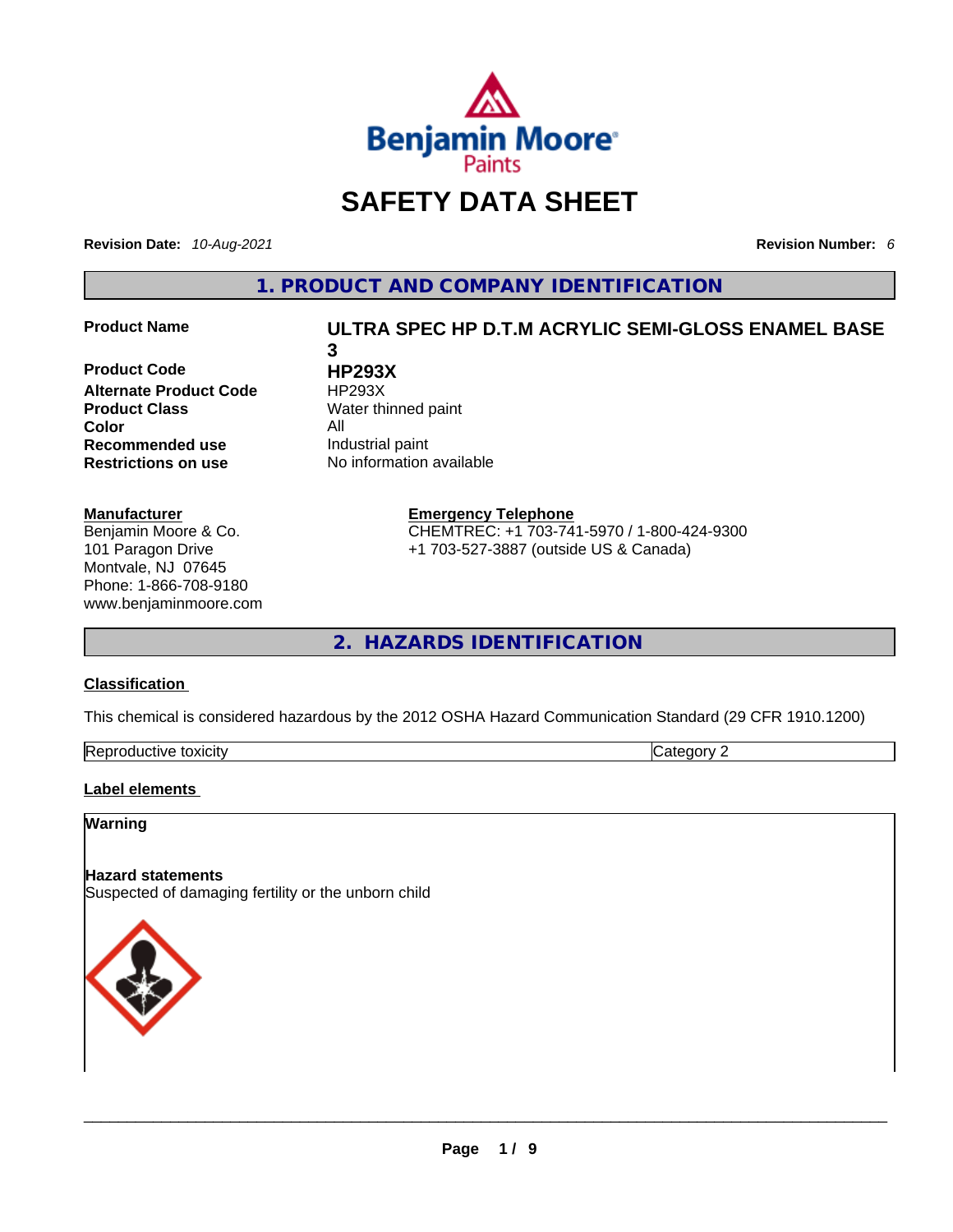#### **Appearance** liquid **Odor 11** and **Odor 11** and **Odor 11** and **Odor 11** and **Odor** 11 and **Odor** 11 and **Odor** 11 and **Odor** 11 and **Odor** 11 and **Odor** 11 and **Odor** 11 and **Odor** 11 and **Odor** 11 and **Odor** 11 and **Odor**

## **Precautionary Statements - Prevention**

Obtain special instructions before use Do not handle until all safety precautions have been read and understood Use personal protective equipment as required

#### **Precautionary Statements - Response**

IF exposed or concerned: Get medical advice/attention

#### **Precautionary Statements - Storage** Store locked up

**Precautionary Statements - Disposal**

Dispose of contents/container to an approved waste disposal plant

## **Hazards not otherwise classified (HNOC)**

Not applicable

#### **Other information**

No information available

 **WARNING:** This product contains isothiazolinone compounds at levels of <0.1%. These substances are biocides commonly found in most paints and a variety of personal care products as a preservative. Certain individuals may be sensitive or allergic to these substances, even at low levels.

## **3. COMPOSITION INFORMATION ON COMPONENTS**

| <b>Chemical name</b>                          | CAS No.    | Weight-%    |
|-----------------------------------------------|------------|-------------|
| Titanium dioxide                              | 13463-67-7 | l - 5       |
| 2,2,4-trimethyl-1,3-pentanediol diisobutyrate | 6846-50-0  | l - 5       |
| Zinc phosphate                                | 7779-90-0  | - 5         |
| Nepheline syenite                             | 37244-96-5 | l - 5       |
| Ammonia                                       | 7664-41-7  | $0.1 - 0.5$ |

|                       | 4. FIRST AID MEASURES                                                                                    |
|-----------------------|----------------------------------------------------------------------------------------------------------|
| <b>General Advice</b> | If symptoms persist, call a physician. Show this safety data sheet to the doctor in<br>attendance.       |
| <b>Eye Contact</b>    | Rinse thoroughly with plenty of water for at least 15 minutes and consult a<br>physician.                |
| <b>Skin Contact</b>   | Wash off immediately with soap and plenty of water while removing all<br>contaminated clothes and shoes. |
| <b>Inhalation</b>     | Move to fresh air. If symptoms persist, call a physician.                                                |
| Ingestion             | Clean mouth with water and afterwards drink plenty of water. Consult a physician<br>if necessary.        |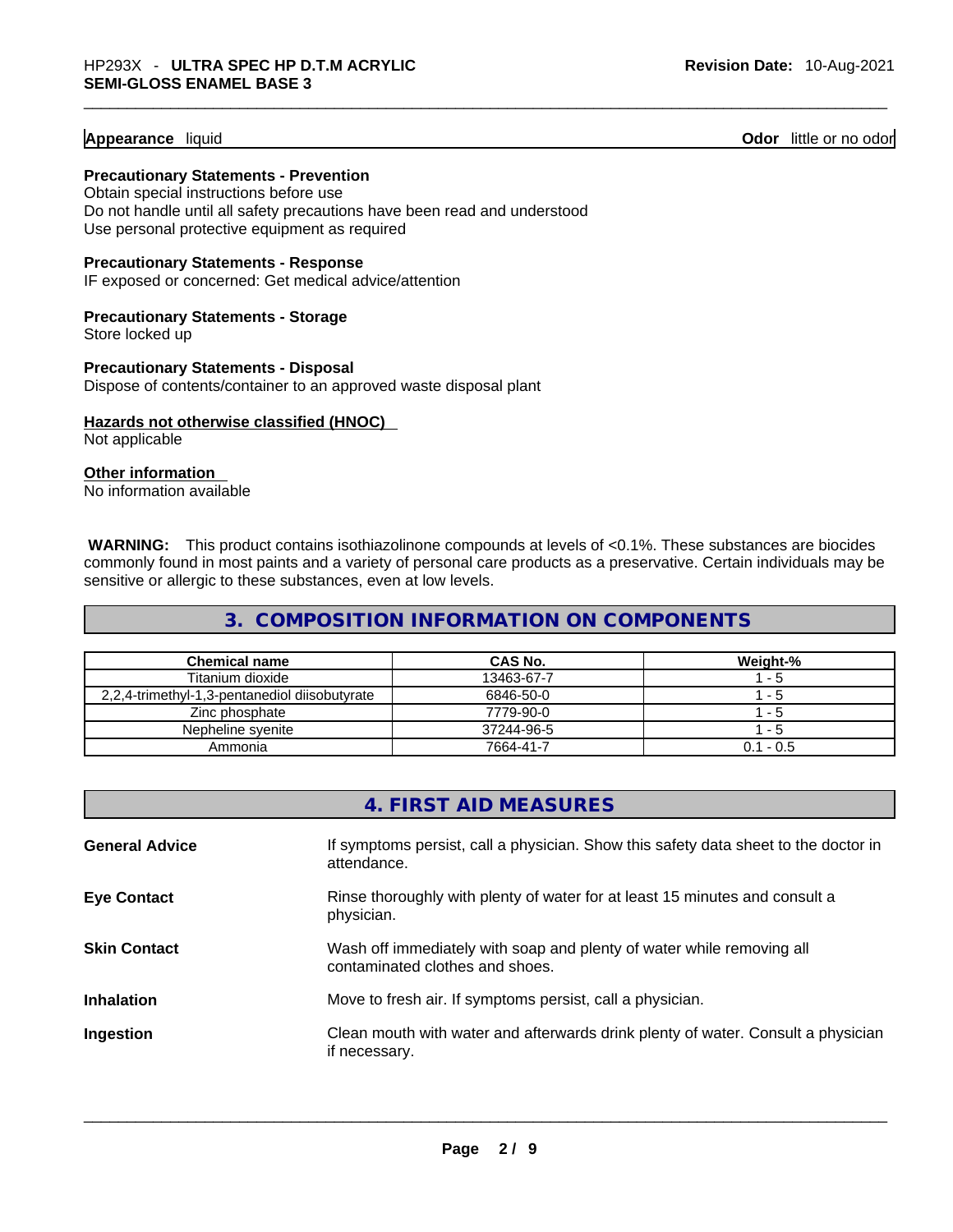| <b>Most Important</b><br><b>Symptoms/Effects</b>                                                  | None known.            |                                                                                                                                              |                                                                                                            |  |
|---------------------------------------------------------------------------------------------------|------------------------|----------------------------------------------------------------------------------------------------------------------------------------------|------------------------------------------------------------------------------------------------------------|--|
| <b>Notes To Physician</b>                                                                         | Treat symptomatically. |                                                                                                                                              |                                                                                                            |  |
|                                                                                                   |                        | 5. FIRE-FIGHTING MEASURES                                                                                                                    |                                                                                                            |  |
| <b>Suitable Extinguishing Media</b>                                                               |                        |                                                                                                                                              | Use extinguishing measures that are appropriate to local<br>circumstances and the surrounding environment. |  |
| Protective equipment and precautions for firefighters                                             |                        | As in any fire, wear self-contained breathing apparatus<br>pressure-demand, MSHA/NIOSH (approved or equivalent)<br>and full protective gear. |                                                                                                            |  |
| <b>Specific Hazards Arising From The Chemical</b>                                                 |                        | extreme heat.                                                                                                                                | Closed containers may rupture if exposed to fire or                                                        |  |
| <b>Sensitivity to mechanical impact</b>                                                           |                        | No                                                                                                                                           |                                                                                                            |  |
| Sensitivity to static discharge                                                                   |                        | No                                                                                                                                           |                                                                                                            |  |
| <b>Flash Point Data</b><br>Flash point (°F)<br>Flash Point (°C)<br><b>Method</b>                  |                        | 250<br>121<br><b>PMCC</b>                                                                                                                    |                                                                                                            |  |
| <b>Flammability Limits In Air</b>                                                                 |                        |                                                                                                                                              |                                                                                                            |  |
| Lower flammability limit:<br><b>Upper flammability limit:</b>                                     |                        | Not applicable<br>Not applicable                                                                                                             |                                                                                                            |  |
| <b>NFPA</b><br>Health: 2                                                                          | Flammability: 1        | Instability: 0                                                                                                                               | <b>Special: Not Applicable</b>                                                                             |  |
| <b>NFPA Legend</b><br>0 - Not Hazardous<br>1 - Slightly<br>2 - Moderate<br>3 - High<br>4 - Severe |                        |                                                                                                                                              |                                                                                                            |  |

*The ratings assigned are only suggested ratings, the contractor/employer has ultimate responsibilities for NFPA ratings where this system is used.* 

*Additional information regarding the NFPA rating system is available from the National Fire Protection Agency (NFPA) at www.nfpa.org.* 

## **6. ACCIDENTAL RELEASE MEASURES**

| <b>Personal Precautions</b>      | Avoid contact with skin, eyes and clothing. Ensure adequate ventilation. |
|----------------------------------|--------------------------------------------------------------------------|
| <b>Other Information</b>         | Prevent further leakage or spillage if safe to do so.                    |
| <b>Environmental precautions</b> | See Section 12 for additional Ecological Information.                    |
| <b>Methods for Cleaning Up</b>   | Soak up with inert absorbent material. Sweep up and shovel into suitable |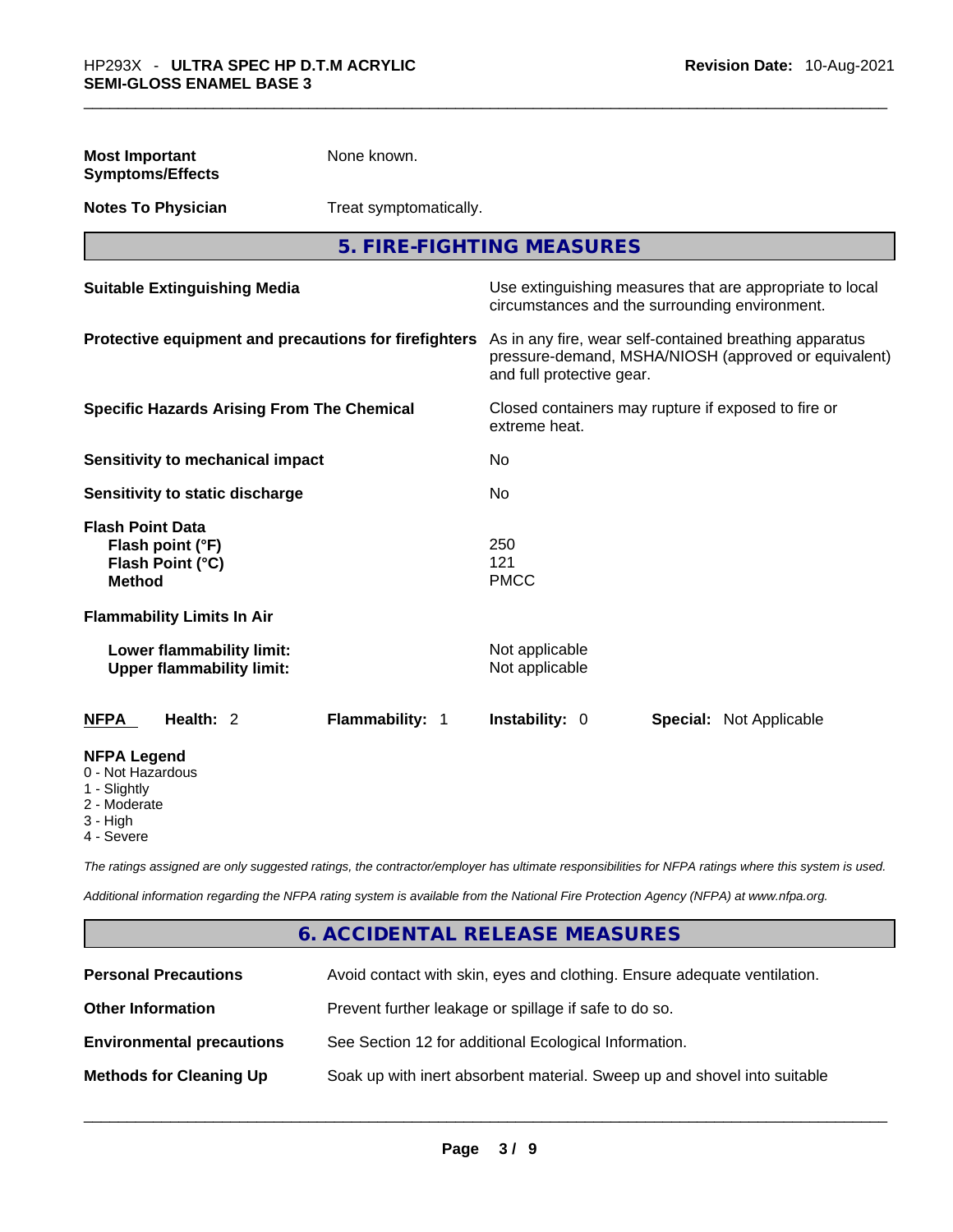containers for disposal.

|                               | 7. HANDLING AND STORAGE                                                                                                                                                          |
|-------------------------------|----------------------------------------------------------------------------------------------------------------------------------------------------------------------------------|
| <b>Handling</b>               | Avoid contact with skin, eyes and clothing. Avoid breathing vapors, spray mists or<br>sanding dust. In case of insufficient ventilation, wear suitable respiratory<br>equipment. |
| <b>Storage</b>                | Keep container tightly closed. Keep out of the reach of children.                                                                                                                |
| <b>Incompatible Materials</b> | No information available                                                                                                                                                         |
|                               |                                                                                                                                                                                  |

## **8. EXPOSURE CONTROLS/PERSONAL PROTECTION**

#### **Exposure Limits**

| <b>Chemical name</b> | <b>ACGIH TLV</b>         | <b>OSHA PEL</b>                  |
|----------------------|--------------------------|----------------------------------|
| Titanium dioxide     | TWA: $10 \text{ ma/m}^3$ | - TWA<br>$15 \text{ ma/m}^3 - 1$ |
| Ammonia              | STEL: 35 ppm             | 50 ppm - TWA                     |
|                      | TWA: 25 ppm              | $35 \text{ mg/m}^3$ - TWA        |

#### **Legend**

ACGIH - American Conference of Governmental Industrial Hygienists Exposure Limits OSHA - Occupational Safety & Health Administration Exposure Limits N/E - Not Established

| <b>Engineering Measures</b>                                                                                                   | Ensure adequate ventilation, especially in confined areas.                                                                                                                                                                                                                                                                                                                                                      |
|-------------------------------------------------------------------------------------------------------------------------------|-----------------------------------------------------------------------------------------------------------------------------------------------------------------------------------------------------------------------------------------------------------------------------------------------------------------------------------------------------------------------------------------------------------------|
| <b>Personal Protective Equipment</b><br><b>Eye/Face Protection</b><br><b>Skin Protection</b><br><b>Respiratory Protection</b> | Safety glasses with side-shields.<br>Protective gloves and impervious clothing.<br>In operations where exposure limits are exceeded, use a NIOSH approved<br>respirator that has been selected by a technically qualified person for the specific<br>work conditions. When spraying the product or applying in confined areas, wear a<br>NIOSH approved respirator specified for paint spray or organic vapors. |
| <b>Hygiene Measures</b>                                                                                                       | Avoid contact with skin, eyes and clothing. Remove and wash contaminated<br>clothing before re-use. Wash thoroughly after handling.                                                                                                                                                                                                                                                                             |

#### **9. PHYSICAL AND CHEMICAL PROPERTIES**

| Appearance              | liauid            |
|-------------------------|-------------------|
| Odor                    | little or no odor |
| <b>Odor Threshold</b>   | No information av |
| Density (Ibs/gal)       | $8.95 - 9.05$     |
| <b>Specific Gravity</b> | $1.07 - 1.09$     |
| рH                      | No information av |
| <b>Viscosity (cps)</b>  | No information av |
| Solubility(ies)         | No information av |
| <b>Water solubility</b> | No information av |

**Odor** little or no odor **No information available Density (lbs/gal)** 8.95 - 9.05 **Specific Gravity** 1.07 - 1.09 No information available **Viscosity (cps)** No information available **No information available Water solubility Water solubility and COVID-100** No information available and COVID-100 Noting the solution of the solution of the solution of the solution of the solution of the solution of the solution of the solution o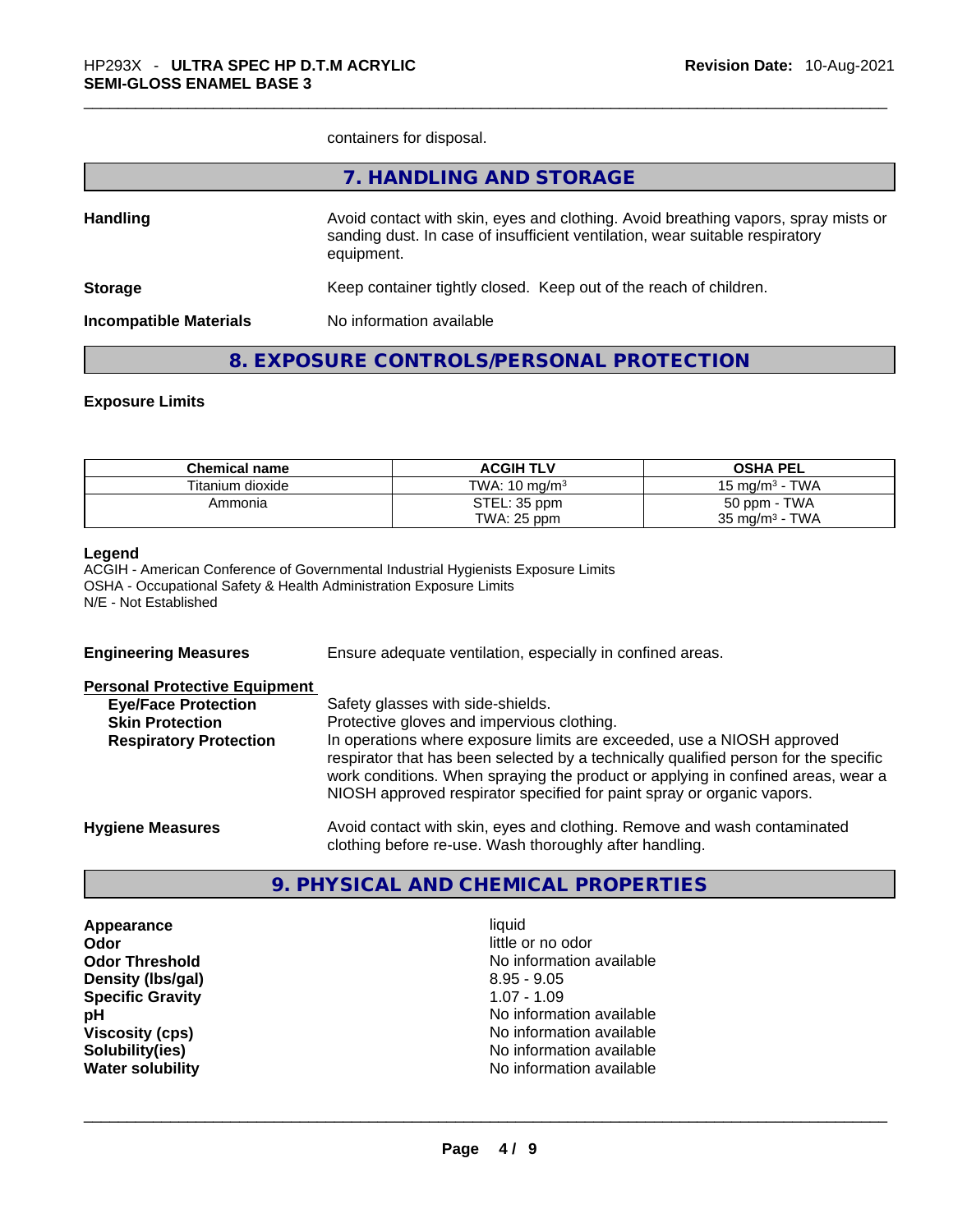| <b>Evaporation Rate</b>              | No information available |
|--------------------------------------|--------------------------|
| Vapor pressure                       | No information available |
| Vapor density                        | No information available |
| Wt. % Solids                         | $40 - 50$                |
| Vol. % Solids                        | $35 - 45$                |
| Wt. % Volatiles                      | $50 - 60$                |
| <b>Vol. % Volatiles</b>              | $55 - 65$                |
| VOC Regulatory Limit (g/L)           | < 150                    |
| <b>Boiling Point (°F)</b>            | 212                      |
| <b>Boiling Point (°C)</b>            | 100                      |
| Freezing point (°F)                  | 32                       |
| <b>Freezing Point (°C)</b>           | $\Omega$                 |
| Flash point (°F)                     | 250                      |
| Flash Point (°C)                     | 121                      |
| <b>Method</b>                        | <b>PMCC</b>              |
| <b>Flammability (solid, gas)</b>     | Not applicable           |
| <b>Upper flammability limit:</b>     | Not applicable           |
| Lower flammability limit:            | Not applicable           |
| <b>Autoignition Temperature (°F)</b> | No information available |
| <b>Autoignition Temperature (°C)</b> | No information available |
| Decomposition Temperature (°F)       | No information available |
| Decomposition Temperature (°C)       | No information available |
| <b>Partition coefficient</b>         | No information available |
|                                      |                          |

## **10. STABILITY AND REACTIVITY**

| <b>Reactivity</b>                       | Not Applicable                           |
|-----------------------------------------|------------------------------------------|
| <b>Chemical Stability</b>               | Stable under normal conditions.          |
| <b>Conditions to avoid</b>              | Prevent from freezing.                   |
| <b>Incompatible Materials</b>           | No materials to be especially mentioned. |
| <b>Hazardous Decomposition Products</b> | None under normal use.                   |
| Possibility of hazardous reactions      | None under normal conditions of use.     |

**11. TOXICOLOGICAL INFORMATION** 

**Product Information**

**Information on likely routes of exposure**

**Principal Routes of Exposure** Eye contact, skin contact and inhalation.

**Acute Toxicity** 

**Product Information** No information available \_\_\_\_\_\_\_\_\_\_\_\_\_\_\_\_\_\_\_\_\_\_\_\_\_\_\_\_\_\_\_\_\_\_\_\_\_\_\_\_\_\_\_\_\_\_\_\_\_\_\_\_\_\_\_\_\_\_\_\_\_\_\_\_\_\_\_\_\_\_\_\_\_\_\_\_\_\_\_\_\_\_\_\_\_\_\_\_\_\_\_\_\_ **<u>Symptoms related to the physical, chemical and toxicological characteristics</u>**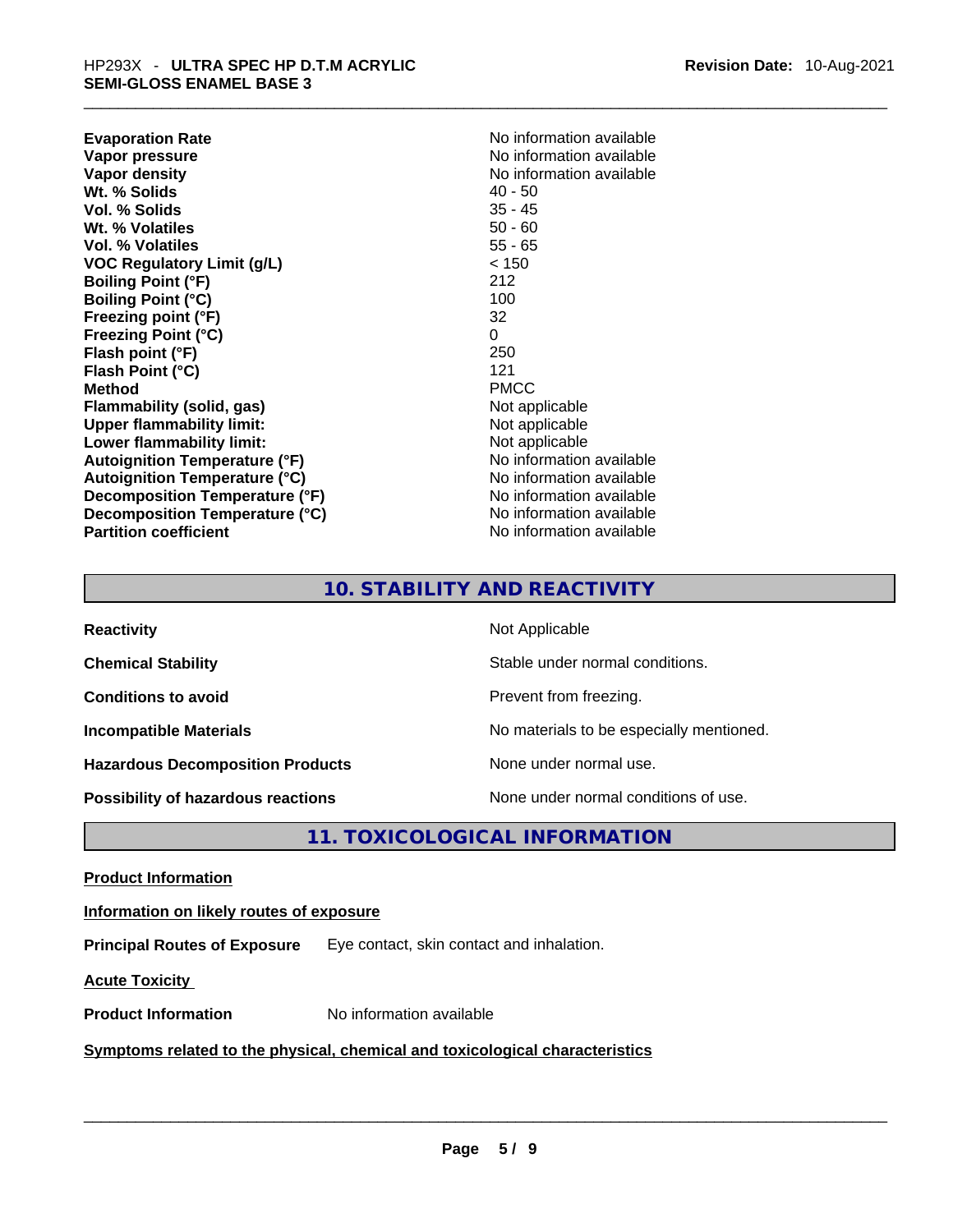**Symptoms** No information available

#### **Delayed and immediate effects as well as chronic effects from short and long-term exposure**

| May cause slight irritation.                                                      |
|-----------------------------------------------------------------------------------|
| Substance may cause slight skin irritation. Prolonged or repeated contact may dry |
| skin and cause irritation.                                                        |
| May cause irritation of respiratory tract.                                        |
| Ingestion may cause gastrointestinal irritation, nausea, vomiting and diarrhea.   |
| No information available                                                          |
| No information available.                                                         |
| No information available.                                                         |
| Possible risk of impaired fertility. Possible risk of harm to the unborn child.   |
| No information available.                                                         |
| No information available.                                                         |
| No information available.                                                         |
| No information available.                                                         |
| No information available.                                                         |
| No information available                                                          |
|                                                                                   |

#### **Numerical measures of toxicity**

#### **The following values are calculated based on chapter 3.1 of the GHS document**

| <b>ATEmix (oral)</b>                 | 38054 mg/kg  |
|--------------------------------------|--------------|
| <b>ATEmix (dermal)</b>               | 188992 mg/kg |
| <b>ATEmix (inhalation-dust/mist)</b> | 472.8 mg/L   |

#### **Component Information**

| Chemical name                                                 | Oral LD50             | Dermal LD50 | Inhalation LC50        |
|---------------------------------------------------------------|-----------------------|-------------|------------------------|
| Titanium dioxide<br>13463-67-7                                | $> 10000$ mg/kg (Rat) |             |                        |
| 2,2,4-trimethyl-1,3-pentanediol<br>diisobutyrate<br>6846-50-0 | $>$ 3200 mg/kg (Rat)  |             | $> 5.3$ mg/L (Rat) 6 h |
| Zinc phosphate<br>7779-90-0                                   | $>$ 5000 mg/kg (Rat)  |             |                        |
| Ammonia<br>7664-41-7                                          | $=$ 350 mg/kg (Rat)   |             | $= 2000$ ppm (Rat) 4 h |

#### **Chronic Toxicity**

#### **Carcinogenicity**

*The information below indicates whether each agency has listed any ingredient as a carcinogen:.* 

| <b>Chemical name</b>    | IARC                 | <b>NTP</b> | OSHA   |
|-------------------------|----------------------|------------|--------|
|                         | 2B<br>Possible Human |            | ∟isted |
| ' Titanium J<br>dioxide | Carcinoɑen           |            |        |

• Although IARC has classified titanium dioxide as possibly carcinogenic to humans (2B), their summary concludes: "No significant exposure to titanium dioxide is thought to occur during the use of products in which titanium dioxide is bound to other materials, such as paint." \_\_\_\_\_\_\_\_\_\_\_\_\_\_\_\_\_\_\_\_\_\_\_\_\_\_\_\_\_\_\_\_\_\_\_\_\_\_\_\_\_\_\_\_\_\_\_\_\_\_\_\_\_\_\_\_\_\_\_\_\_\_\_\_\_\_\_\_\_\_\_\_\_\_\_\_\_\_\_\_\_\_\_\_\_\_\_\_\_\_\_\_\_

#### **Legend**

IARC - International Agency for Research on Cancer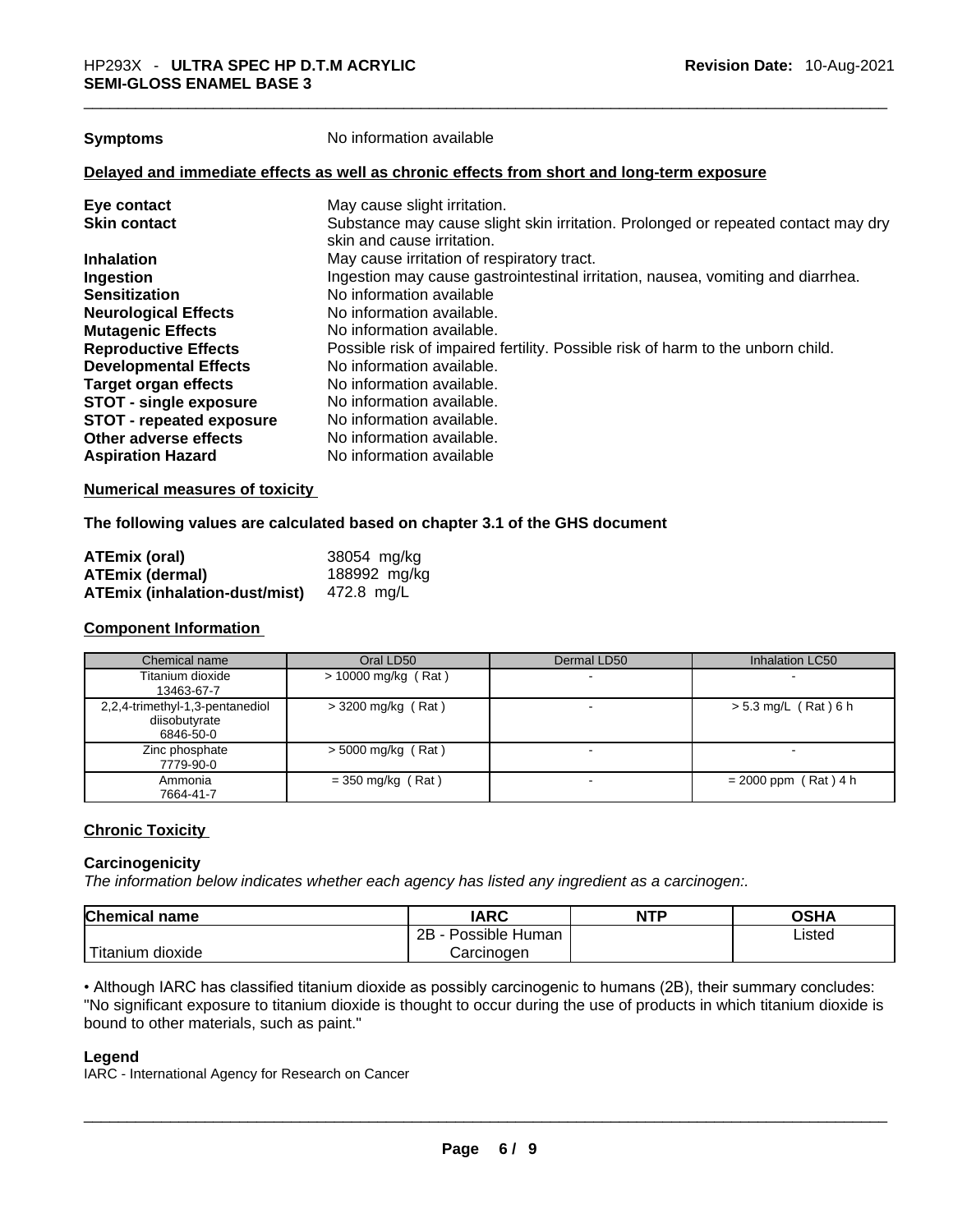NTP - National Toxicity Program OSHA - Occupational Safety & Health Administration

**12. ECOLOGICAL INFORMATION** 

### **Ecotoxicity Effects**

The environmental impact of this product has not been fully investigated.

#### **Product Information**

## **Acute Toxicity to Fish**

No information available

#### **Acute Toxicity to Aquatic Invertebrates**

No information available

**Acute Toxicity to Aquatic Plants**

No information available

**Persistence / Degradability**

No information available.

#### **Bioaccumulation**

There is no data for this product.

#### **Mobility in Environmental Media**

No information available.

#### **Ozone**

No information available

#### **Component Information**

#### **Acute Toxicity to Fish**

Titanium dioxide  $LC50:$  > 1000 mg/L (Fathead Minnow - 96 hr.)

#### **Acute Toxicity to Aquatic Invertebrates**

No information available

#### **Acute Toxicity to Aquatic Plants**

No information available

### **13. DISPOSAL CONSIDERATIONS**

**Waste Disposal Method** Dispose of in accordance with federal, state, and local regulations. Local requirements may vary, consult your sanitation department or state-designated environmental protection agency for more disposal options.<br>214. TRANSPORT INFORMATION<br>2006 - Paris Paris Protection and TRANSPORT INFORMATION

## **14. TRANSPORT INFORMATION**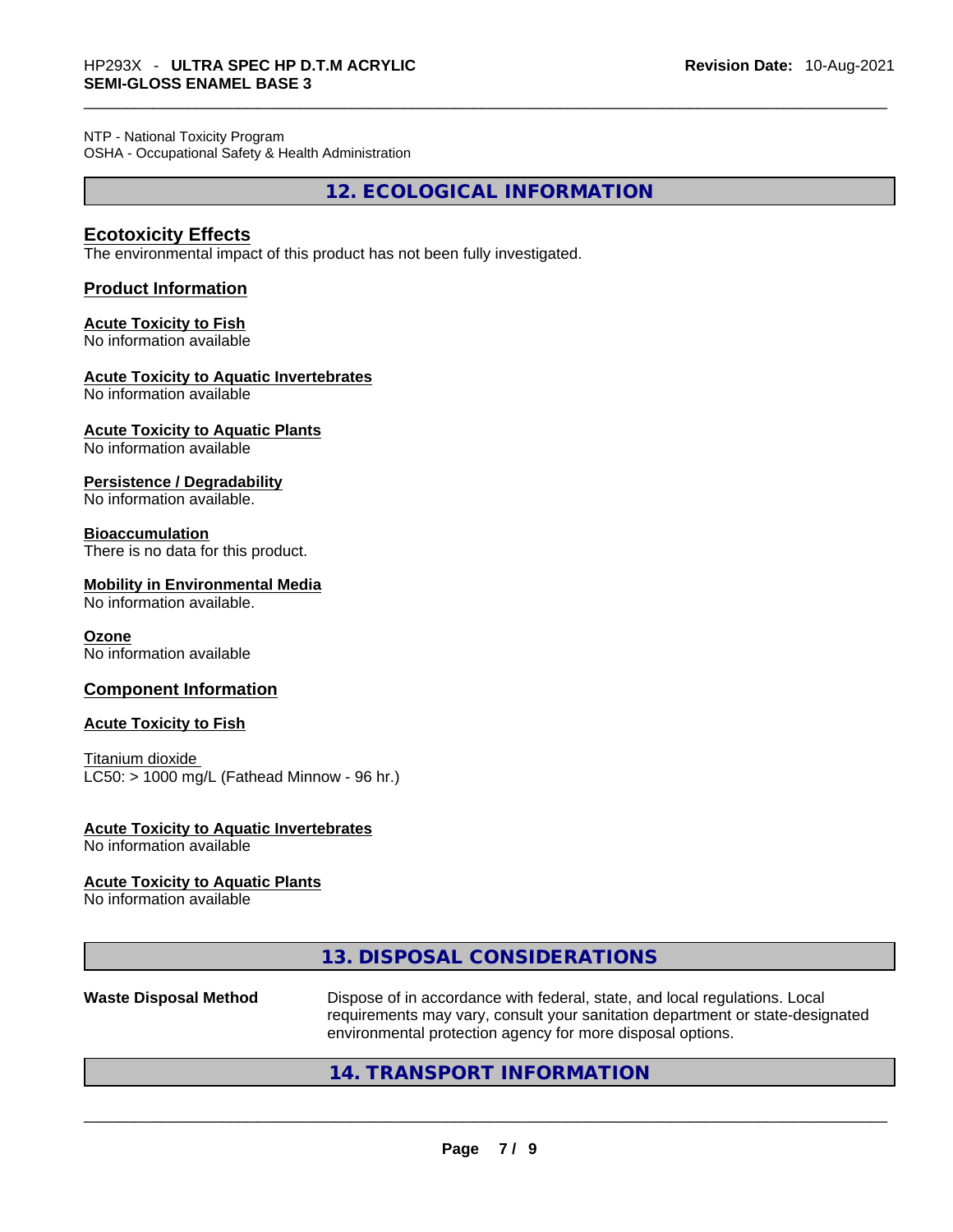| <b>DOT</b>        | Not regulated                     |  |
|-------------------|-----------------------------------|--|
| <b>ICAO/IATA</b>  | Not regulated                     |  |
| <b>IMDG / IMO</b> | Not regulated                     |  |
|                   | <b>15. REGULATORY INFORMATION</b> |  |

## **International Inventories**

| <b>TSCA: United States</b> | Yes - All components are listed or exempt. |
|----------------------------|--------------------------------------------|
| <b>DSL: Canada</b>         | Yes - All components are listed or exempt. |

## **Federal Regulations**

| SARA 311/312 hazardous categorization |     |  |
|---------------------------------------|-----|--|
| Acute health hazard                   | Nο  |  |
| Chronic Health Hazard                 | Yes |  |
| Fire hazard                           | No  |  |
| Sudden release of pressure hazard     | Nο  |  |
| <b>Reactive Hazard</b>                | No  |  |

#### **SARA 313**

Section 313 of Title III of the Superfund Amendments and Reauthorization Act of 1986 (SARA). This product contains a chemical or chemicals which are subject to the reporting requirements of the Act and Title 40 of the Code of Federal Regulations, Part 372:

| <b>Chemical name</b> | CAS No.   | Weight-% | <b>CERCLA/SARA 313</b>     |
|----------------------|-----------|----------|----------------------------|
|                      |           |          | (de minimis concentration) |
| Zinc phosphate       | 7779-90-0 |          |                            |

#### **Clean Air Act,Section 112 Hazardous Air Pollutants (HAPs) (see 40 CFR 61)**

This product contains the following HAPs:

*None*

#### **US State Regulations**

**California Proposition 65**

# **WARNING:** Cancer and Reproductive Harm– www.P65warnings.ca.gov

#### **State Right-to-Know**

| <b>Chemic</b><br>$ -$<br>ыны<br>111.71 | Mas<br>----<br>-- | New<br>Jersev | aauluania<br>Ήс |
|----------------------------------------|-------------------|---------------|-----------------|
| $\sim$<br><br>l itanium<br>dioxide     |                   |               |                 |